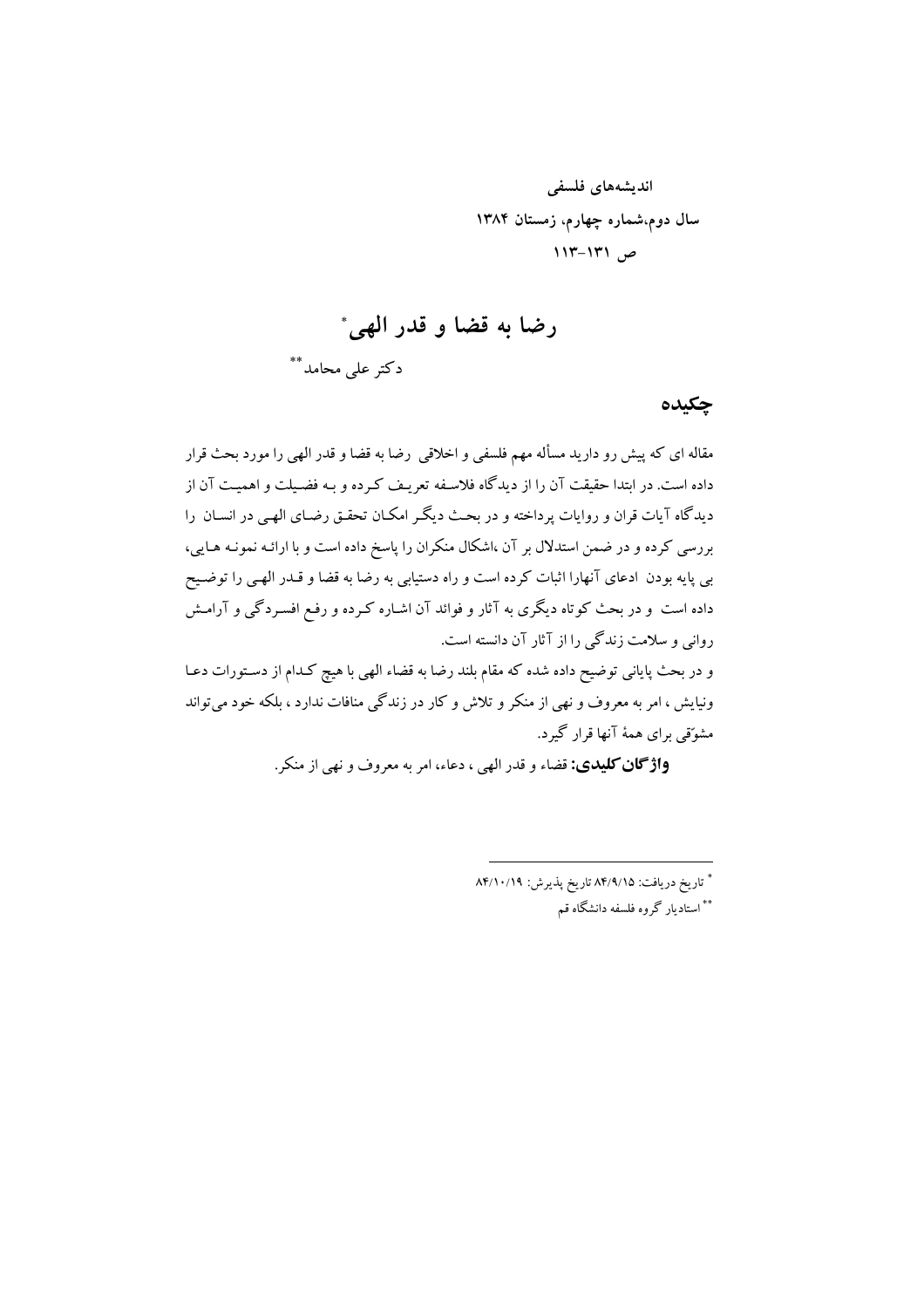#### مقدمه

از جملـه ثمـرات محبـت الهـى و از شـرايط تحقـق ايمـان كامـل در انسـان مـؤمن راضیبودن به قضا و قدر الهی است و این مقام رضـا از عـالی تـرین مقامـات مقربـان درگـاه الهی است و ریشهٔ اصلی آن، دوستی و ایمان به خدای متعال است، زیرا دوستی با محبـوب است که موجب رضایت و تسلیم در مقابـل محبـوب مـیشـود .از ایـن رو بایـد گفـت ایـن صفت از ویژگیهای مؤمنان راستین است و در قرآن مجید مؤمنان را به آن سـتوده اسـت و در اخبار و روایات نیز از آن توصیفات زیادی شدهاست ، چنان که بعداً خواهد آمـد، بـدون شك، اين بحث از مباحث مهم فلسفي و اخلاقي است و فلاسـفه و دانشـمندان علـم اخـلاق آن را مورد بحث قرار دادند و در این رابطه بحثهای زیادی کردند و اهمیت آن را روشن ساختند. نگارنده در صدد است با بررسبی بعضبی از جوانب آن اهمیت آن را از دیـدگاه آیات و روایات و کلمات بعضی از بزرگیان روشن نمایید و نیـز اشکال و ایـراد بعضبی از كسانيكه آن را انكار كردند، پاسخ داده و نيز بيان نمايد كه نه تنها مسأله رضا بـه قضـا الهـي مانع تکامل و پیشرفت انسان نیست بلکه دارای فوائد و آثار زیادی برای فرد و جامعه انسانی است. برای تقرب به خدای متعال و رسیدن به مقام مقرّبان و جوار ربّ العـالمین کـه نهایـت سير انسان است، خواهد شد.

#### حقىقت رضا

حقیقت رضا این است که انسان در برابر هرگونه ناراحتی، تسلیم خـدا باشـد و دم از اعتراض و چون و چرا نزند و از آن چه خدا می خواهد دل گیـر و خشـمگین نباشـد. حکـیم سبزواري در مقام بيان حقيقت رضا مي گويـد :«و بمجة بما قضي الله رضا–و ذوالرضا بمـــا قضا مااعترضا»( سبزواري،۱۳۶۷،ص ۲۵۲).يعني خوشـحال بـودن انسـان در مقابـل حكـم و فرمان خداوند، حقیقت رضا به قضا و قدر الهی است و کسی که دارای مقام بلنـد رضـا شـد هر گز در مقابل قضا و قدر خداوند اعتراض نمي كند بلكه آن را از جان و دل مي پذير د.قطعاً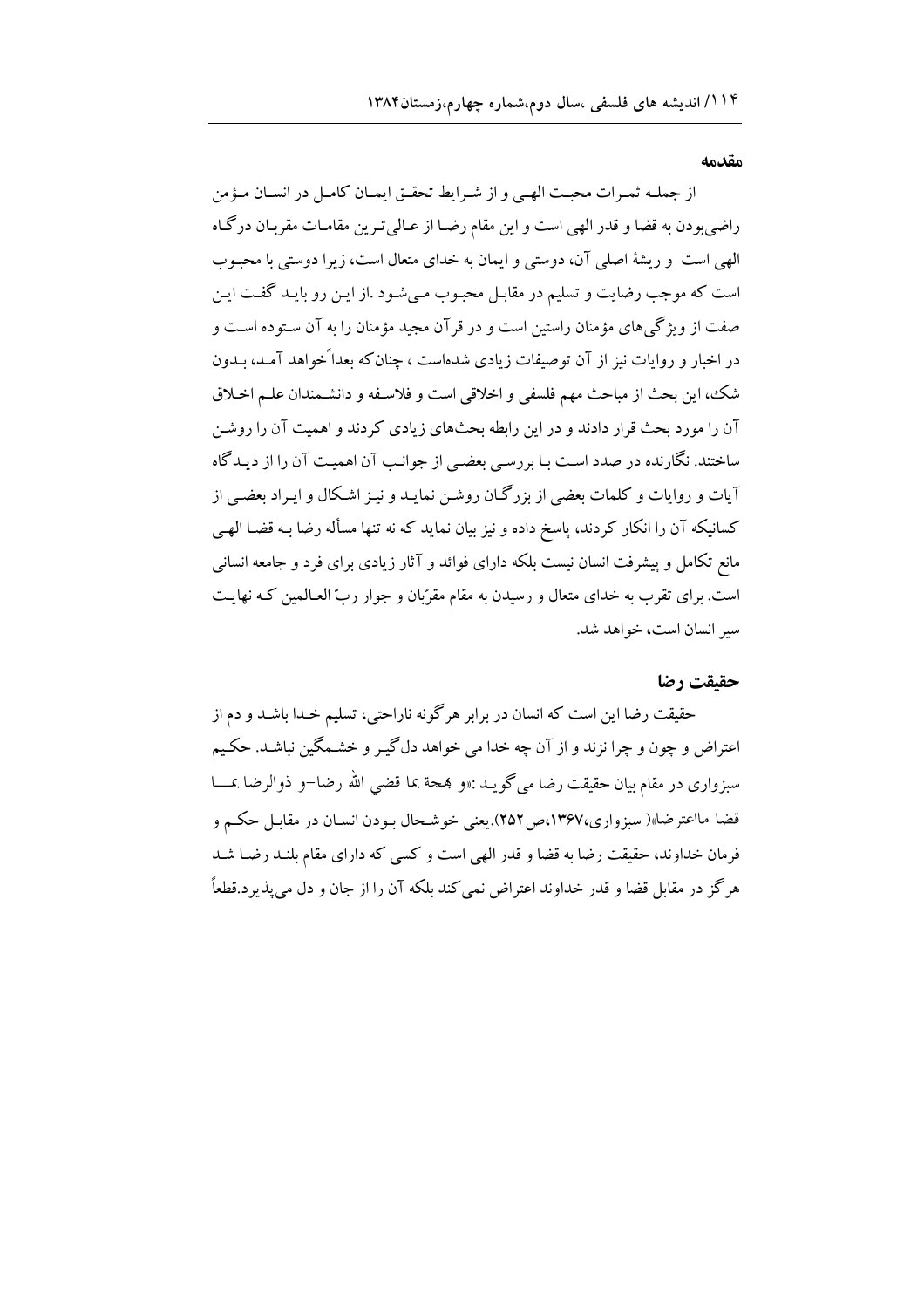این مقام با عظمت از بزرگءترین عمل قلبی است کـه سرچشـمه گرفتـه از معرفـت و ایمـان است و هر کس معرفت و شناخت او به خدا بیشتر باشد ایـن حقیقـت در او بیشـتر ظهـور و بروز می کند و از قلب او به بدن و اعضا و جوارح سرایت می کند و اعمال و رفتار او نشانهٔ رضای او خواهد بود؛ چنان که امام صادق (ع) فرموده است: «انَّ اعلــــم النـــــاس بـــــا الله ارضــــاهم بقضــــاء الله»(مجلسـي،١۴٠٣،ج١ص٥٨). يعنــي دانــاترين مــردم بــه خداونــد ، راضي ترين آنان است به قضا الهي . قطعاً اين عمل قلبي در دل مؤمنان زودتر از ساير اعمـال آنها مورد قبول خداوند و زودتر به مقام عالم ملکوت صعود مـي کننـد.چنـان کـه در قـرآن فرموده است:«اليه يصعد الكلم الّطيب و العمل الصالح يرفعه»به سوى خداوند بالا مـي رود گفتار طیّب و یا کیزه بـالا مـیرود و عمـل صـالح آن را صـعود مـیدهـد(سـوره فـاطر(۳۵) آيۂ ۱۰).

حکيم متأله عيناثي مي گويد:

«کسی به مقام رضا و طیب نفس به قضا و قدر الهی نمی٫سد مگـر ایـن کـه حقیقتـاً عارف شود به ضرورت احترام به نوامیس و قوانین حاکم بر جهان آفـرینش. هـیچ کـس در این جهت مانند انبیا الهی و مؤمنان واقعی نمیباشند، زیرا آنان هم حقیقـت نـاموس الهـی را می شناسند و هم شرایط نبوّت و پیامبری از جانب خداوند متعال را همان طوری که مقدار و اندازه لازم و صفات موجود در آنها را نیز می شناسند.»( عیناثی، ۱۳۸۰ ، ص ۱۵۸).

امام خمینی (ره)در مقام بیان فرق بین توکل و رضا، کلامی دارند که حقیقـت رضـا را روشن می کند .ایشان می نویسند:

«بدان که مقام« رضا» غیر از مقام توکل است؛ بلکه از آن شامختر و عـالی تـر اسـت، زیرا «متوکل» در طالب خیر و صلاح خـویش اسـت، و حـق تعـالی را کـه فاعـل خیـر دانـد وكيل كند در تحصيل خير و صلاح؛ «راضي»، فاني كرده است ارادهٔ خـود را در ارادهٔ حـق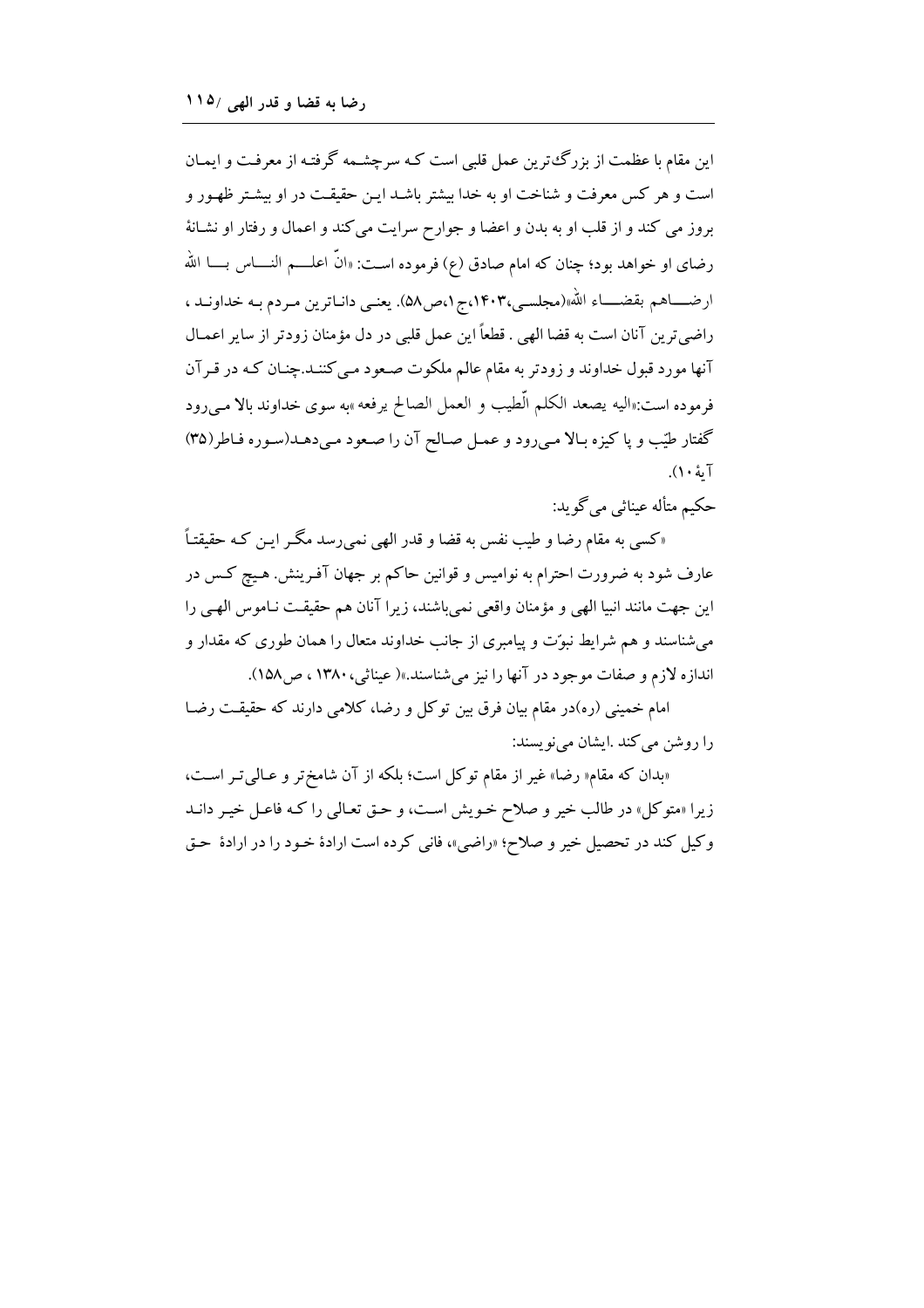و از برای خود اختیار نکند؛ چنان چه از بعضی از اهل سلوک پرسـند: «ما تُریدُ قالَ اُرید أن لا اُريكَ» .مطلوب او مقام رضا بود»( امام خميني، بي تا ، ص١٧) در مجمع البحرين گويد: الراضي الذي لا يسخط بما قدر عليه و لا يرضى لنفسه بالقليـل مـن العمل ؛یعنی انسان راضی کسی است که به آنچه برای او از جانب خداوند مقدر شده است ناراحت و دل تنگ نشود به عمل کم خود راضی نگردد.(طریحی، ۱۴۰۸، ج۲، ص۱۸۴).

# قر آن و رضاي الهي

در قرآن آیات زیادی در باره ارزش و فضیلت مقام رضای الهی رسیده است کـه بـه بعضي از آنها اشاره مي كنيم : «قال الله هذا يومُ ينفع الصادقين صدقُهم لهم جناتٌ تجري من تحتها الانمار حالدين فيها ابداً رضي الله عنهم و رضوا عنه ذالك الفـــوز العظـــيم» (مائده(۵) آية ۱۱۹).

«این روز قیامت روزی است که سود می دهد به راستگو بان راست گفتن آنان، ب<u>ر</u>ای ایشان است بهشت هایی که جاری مے شـود از زیـر آنهـا نهرهـایی آب و جاویداننـد در آن همیشه . خداوند راضی گشت از آنان و آنان هـم از او راضـی و خشـنود شـدند و آن اسـت کامیای و رستگاری یزرگ<sup>ی</sup>».

« لَهُم مَّا يَشَاؤُونَ فيهَا وَلَدَيْنَا مَزِيدٌ »(ق (۵۰) آية ٣۵)؛براي ايشان است در بهشت هر چه بخواهند و نزد ماست زیادتی. بعضی از مفسران در مورد این آیـه گفتـهانـد: مـراد از« لدینا مزید» این است که سه تحفه یزرگ از جانب خدا بر اهل بهشت وارد می شود، کـه در بهشت نیست، اول این است که خدای عزو جل فرمودهاست: «فلا تعلم نفس ما اخفی لهم من قرة اعين »(سجده(٣٢) آية ١٧)؛ يعني هيج نفسي نمبي دانـد كـه خداونـد چـه چيزهـايي برای بندگانش مخفی کرده است که باعث چشم روشنی آنان است. دوم، سـلام و درودی مخصوص از جانب خدا بر آنان نازل می گردد که بر هـدایت آنـان افـزوده مـیشـود؛ همـان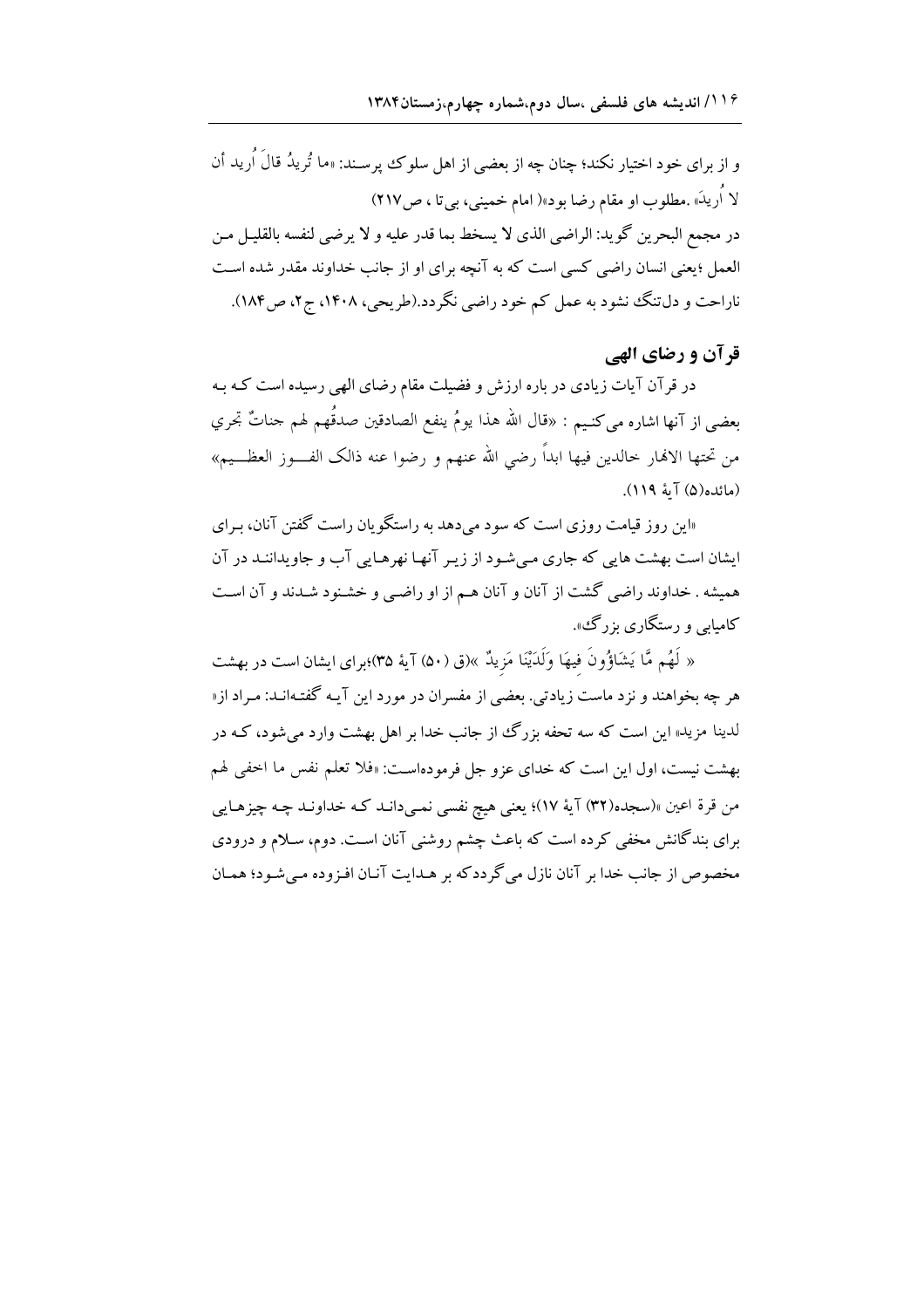گونه که در سورهٔ پس آمدهاست: «سلام قولاً من ربٍّ رحیم»( پس(۳۶) آیۀ ۵۸). سوم این است که خداوند میفرماید :«اُنّی عنکم راض»؛یعنی من از شما راضی هستم و ایـن هدیـه و تسلیم الهی از تمام نعمت های بهشتی افضل است؛ چنان که خداونـد در بـاره آنـان فرمـوده است:« و رضوان من الله اكبر»(توبه(٩) آية ٧٢)؛يعني رضايت خدا از همه آنها بالاتر است و این فضل و برتری مربوط به رضای خدا است و معنای آن، تقرّب کامل بـه خـدای متعـال است.(فیض کاشانی،۱۳۸۳، ج ۸ ص ۸۴ و نراقبی،بی تا ، ج ۳، ص ۲۰۵)

## اخبار و رضای الهی

در خصوص رضای الهی اخبار و روایات زیادی رسیدهاست کـه بـه بعضـی از آنهـا اشاره مي كنيم .

- ۱. روایت شده است که روزی پیامبر اسلام(ص)به گروهی گذشت از ایشـان سـئوال کرد : شما چه کسانی هستید؟ گفتند: به خدا قسم مؤمنان هسـتیم فرمـود: علامـت ایمان شما چست؟گفتند: بر بلا صبر می کنیم و در حیال آسایش ،خیدا را شکر می کنیم و راضی به قضـای الهـی هسـتیم. پیـامبر فرمودنـد: اینـان مؤمنـان واقعـی هستند و قسم به پروردگار کعبه پـاد کردنـد . در روايـات ديگـري فرمـود: اينـان حکیمان و دانایانی هستند که نزدیک است که از فقاهتشان به مقـام پیـامبر نائـل آیند . (مجلسی،۱۴۰۳، ج۷۱) ص۱۵۳).
- ٢. ونيـز از پيـامبر اكـرم (ص) رسـيده اسـت كـه فرمودنـد: چـون روز قيامـت شـود خداوند براي طايفه اي از امت من بـالهـايي مـي رويانـد وقتـي از قبرشـان بيـرون می آیند با بالهایشان بـه طـرف بهشـت مـی رونـد و در آن متـنعم بـه نعمـتهـای فراوانی می شوند ، ملائکه الهے به آنیان مے گو بنید: آیا شیما حساب خیدا را ديدهايد؟ در جواب مي گويند: ما اصلاًحسابي نديدهايم. -آما از صراط عبور کردهاید؟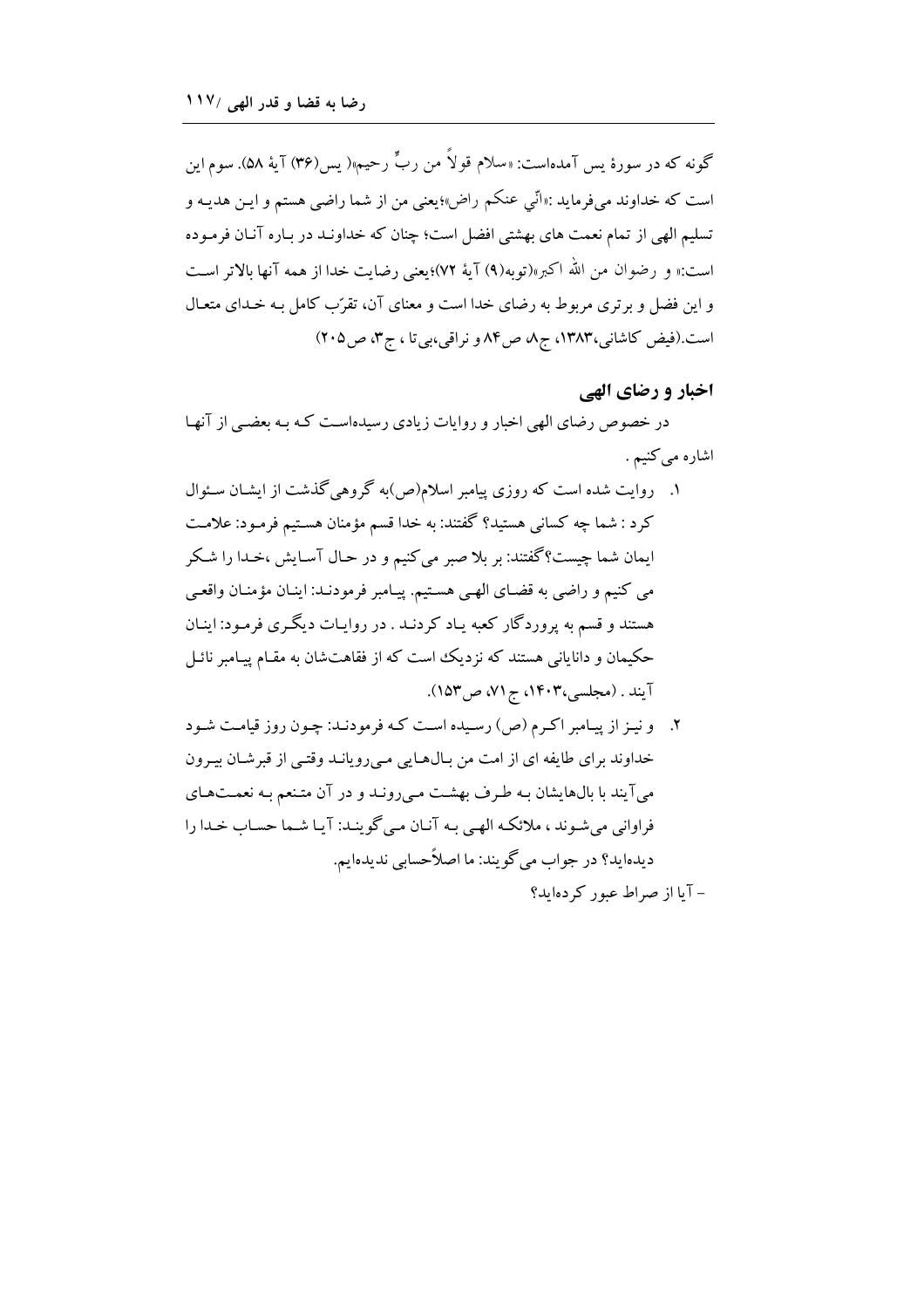## امکان تحقق رضای الهی در انسان

بعضي انكار كردهاند تحقق رضاي الهي براي بندگان خدا مخصوصا هنگـام رسـيدن به بلاها و گرفتاریها و هر چیزی که مخالف با میل انسان است و گفتند آنچه بـرای انسـان مؤمن ممكن است مقام صبر است بر بلاها نه مقام رضا به قضـا و قـدر خداونـد . ولـي بايـد گفت مسلماً این انکار نیز از انکـار محبـت الهـي سرچشـمه گرفتـه اسـت و از آن جـايي کـه رسیدن به محبت الهی ممکن است و هم قرآن و هم سنت و هم اجماع تمام مسـلمین بـر آن اتفاق نظر دارند و در جای خود به اثبات رسیدهاست میگوییم رسـیدن بـه مقـام رضـا هــم برای انسان ممکن است و در این جا به دو دلیل استدلال می کنیم: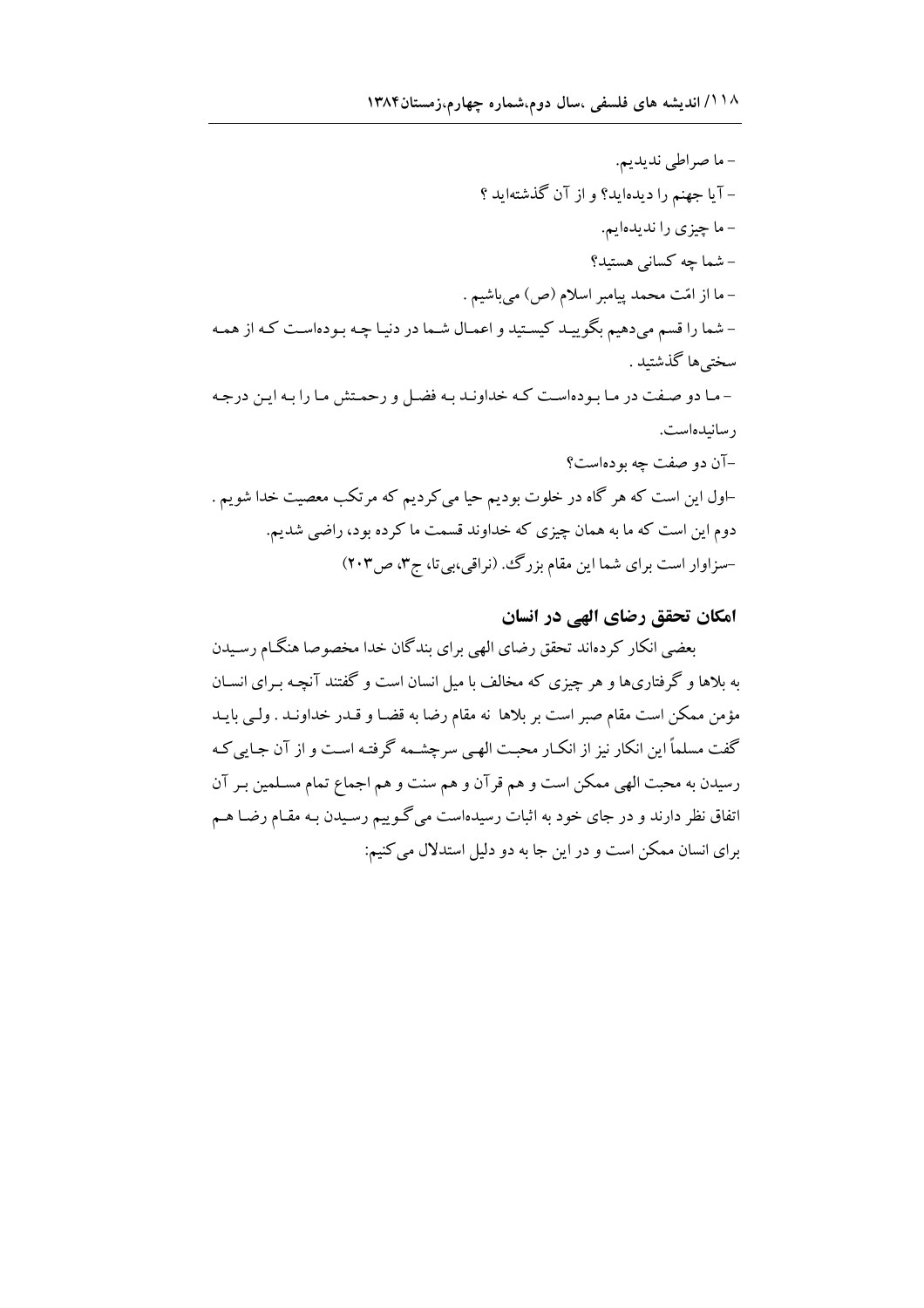اول این که اگر کسی خـدا را بـه عظمـت بشناسـد و بـه او ایمـان بیـاورد و بـه مقـام دوستی الهی برسد و در دریای محبت الهی مستغرق شود احساس نـاراحتی را از خـودش از بین میبرد تا آن جا که اگر نارحتی هم در خود احساس کند چون می داند از جانب خدا و محبوبش به او رسیدهاست احساس درد و رنج نمی کند مانند رزمنده ای که در میـدان نبـرد مي جنگد، وقتي جراحتي هم از دشـمن بـر او وارد شـود احسـاس درد نمـي كنـد و يـا ماننـد عاشقی که در مشاهده معشوق خود مستغرق شـده اگـر در ایـن راه نـاراحتی هـم بـر او وارد شود به سبب عشق به معشوق، احساس درد و رنج نمی کند . بر این اساس هر کـس بـه مقـام رضای الهی رسد و عظمت الهی و حبّ و رضای او را ادراک کند در بلاها و گرفتاری هـا احساس درد و رنج نمی کند و گرفتار دلتنگی و ناخشنودی نمی شود.

وجه دوم این است که در مقام رضای الهی اگر در بلا و مصیبت احسـاس نـاراحتی هم بکند در عین حال راضی است به بلاها و گرفتاریها بلکه بالاتر از بلا هـم اظهـار تمايـل مي كند ، چون وقتي به عقل خود مراجعه مي كند مي فهمد و درك مـي كنـد كـه ايـن بلاهـا مصلحت اوست .مانند کسی که برای به دست آوردن سود و منافع، مسافرت می کنـد؛ ولـی در این راه سختیهای زیادی هم باید تحمل کند ؛چون مصلحت خود میداند همـه آنهـا را تحمل می کند و راضی هم هست و هیچ گلایهای نمی کند و اگر کسی هـم بـه قضـا و قــدر الهی راضی باشد یقین دارد ثـواب و اجرهـایی کـه خـدا بـرای او ذخیـره کـردهاسـت از آن ناراحتیها و بلاهایی که در دنیا به او رسیده خیلی بالاتر است، حتی بـه آن رغبـت هـم پیـدا می کند و آن را هم دوست میدارد و خدا را هم بر آن شکر گزاری می کنـد.بـرای اثبـات و تأکید این مطلب مهم چند نمونه را که در روایات آمده ذکر می کنیم :

۱. روایت شدهاست که حضرت عیسی (ع) به شخصی گذشت کـه هـم کـور و هـم زمین گیر و مبتلا به بیماری برص و هر دو طرف بدنش فلج شده بود و در اثر بیمـاری جزام ، گوشتهای بدنش ریختهبود ولی در مناجاتش به در گـاه خـدا مـی گفـت : «الحمد الذي عافاني ممَّا ابتلي به كثيراً من خلقه» فقال عيسى(ع) يـــا هــــذا ايّ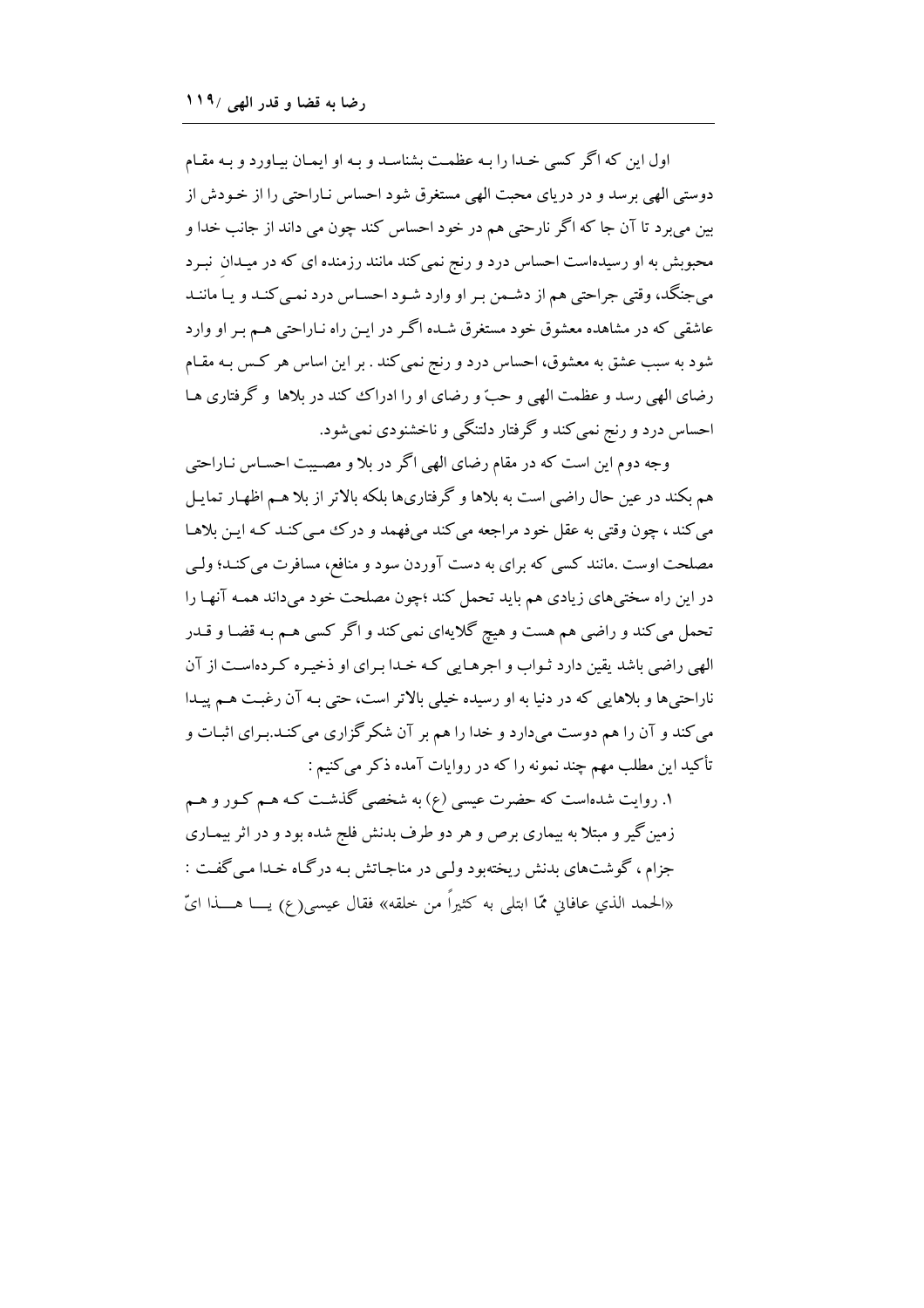شيئي من البلاء نزاه مصروفاً عنک فقال: يا روح الله أنا حير ممّن لم يجعل الله في قلبه ما جعل في قلبي من معرفته فقال صدقت هات يدك فناولـه يده فـــاذاً هــــو احسن الناس وجهاً و أفضلهم هيئة قد اذهب الله عنه ما كان به فصحب عيسى عليه السلام و تعبّد معه. (فيض كاشاني،١٣٨٣، ج٨، ص٩٣)

حمد و ستایش مخصوص خدای است که به من عافیت داد از چیزهای بسـیاری کـه بیشتر خلقش به آن مبتلا شدهاند . حضرت عیسی (ع) به او گفت: «کدام یک از بلاها از تـو دور گشته است و حال آن که تو این گونه گرفتار شـدهای؟» در جـواب گفـت:«یـا روح الله خداوند قرار دادهاست در دل من آن چیزی کـه در دل بسـیاری مـن قـرار نـدادهاسـت و آن معرفت خداست.» عیسی (ع)گفت : «راست گفتی دست خود را به من بده» عیسی دست او را گرفت ناگهان به قدرت خداوند دید که زیباترین مردم و با هیبتترین آنان شده است و تمام مرضهایی که در وجودش بودهاست برطرف گردیدهاست . جناب عیسی تعجب کرد و تصمیم گرفت با او به عبادت خدا بپردازد .پس رضایت به چیـزی کـه مخـالف بـا میـل و گرایش باطنی انسان باشد عقلاً ممکن است و عملاً هم واقع شده است و شاهد آن مصـائب و بلاهایی است که بر انبیاء الهی و امامان معصـوم (ع) و بنـدگان مخلـص و دوسـتان واقعـی خدا وارد شده است و آنان هم راضي بـوده و هـيچ گلايـه و اظهـار نارضـايتي نكـرده انـد ، چون هر چه از ناحیه خدای متعال برای آنها مقـدر و مقـرر شـده اسـت خیـر اسـت و در آن الطاف خفيه الهي نهفته است و اگر كسي الطاف الهي را باور داشته باشد راضي مي گـردد و خدا را بر آن شکر بسیار هم می گوید.

حکيم متأله عيناتي مي گويد : از علائم و نشانه هاي رضا به قضا و قدر الهي تسليم و انقیاد در مقابل قانون و ناموس الهبی و طیب نفس بـه اجـرای آن اسـت ؛ ماننـد آن چـه در جریان محاکمه سقراط بر او گذشت: قاضی او را محکوم به قتل کرد چون چند شاهد عادل عليه او شهادت دادند بر چيزې كه او را واجب القتل مي كړ د وقتي به او گفتهشد محكوم بـه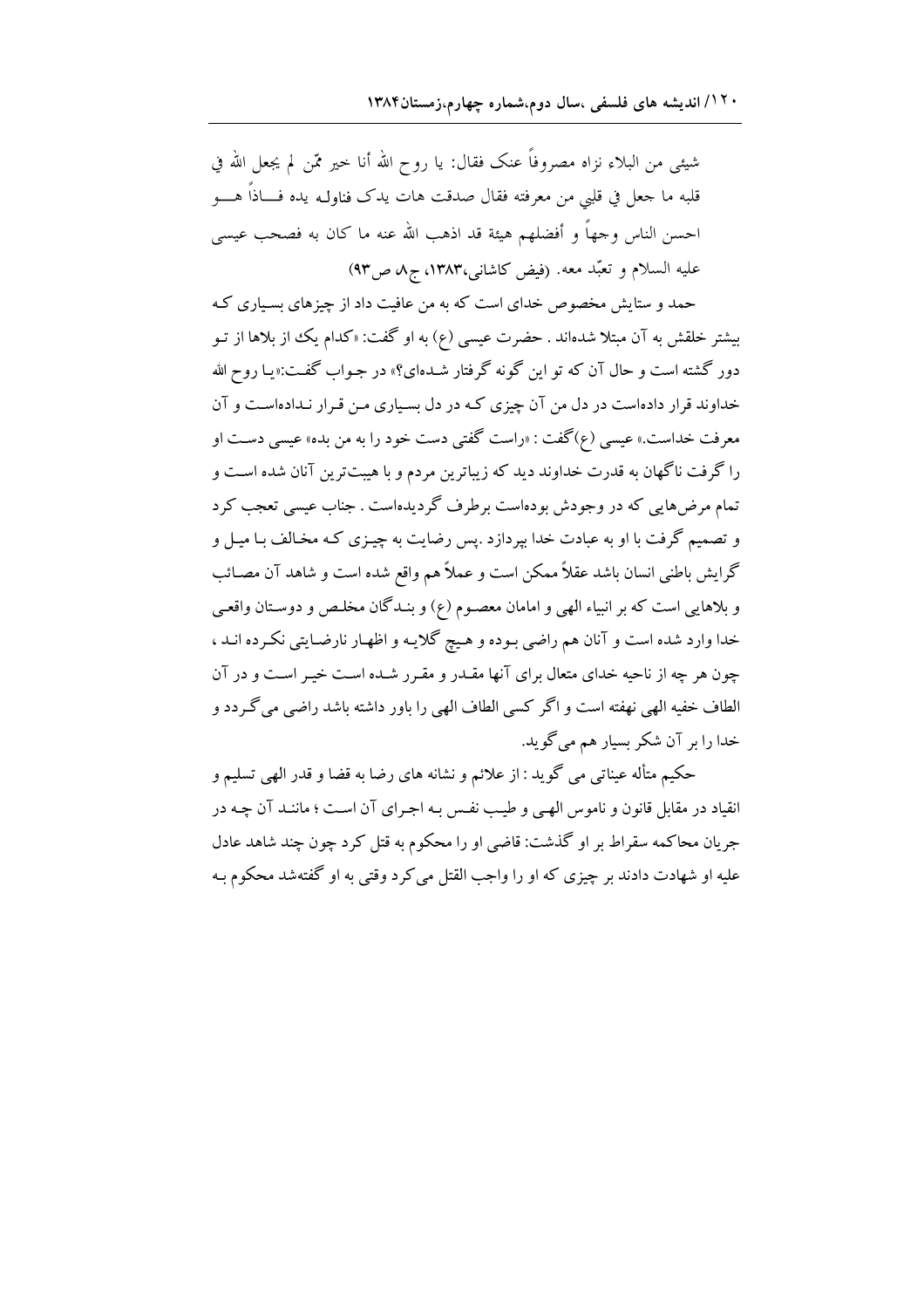قتل شدی تسلیم شد و حکم قاضی را پذیرفت و هیچ گونه اعتراضی نکـرد ، شخصـی بـه او گفت: چگونه به این حکم راضی شدی و حال آن که مظلوم کشته می شوی یا فرار کن و یا فدیه ای بده تا تو را نکشند .سقراط در جواب گفت: من از این میترسم کـه قـانون بـه مـن بگويد چرا از حكم فرار كردي! به او گفتند در جواب قانون بگو : چون مـن مظلـوم بـودم ، سقراط گفت : اگر قانون در جواب من بگويد اگر ظلمي بر تو شد از جهت دروغ شـاهدان است که علیه تو شهادت دروغ دادند نیاید تو بر من ظلم کنی و از حکم من فـرار کنـی مـن چه بگویم ؟با این روش با آنان مجادله کرد و در برابر قانون تسلیم شد و گفت هر کس در مقابل قانون کوتاهی کند مردم او را می کشند.(عیناثی، ۱۳۸۰، ص۱۵۸).

پس بايد گفت : حقيقت رضا بـه قضـا و قــدر الهـي تسـليم در برابـر اوامـر و نــواهي خداوند است چه قوانین و سنن حاکم بر جهان خلقت و چـه قـوانینی کـه پیـامبران الهـی از جانب خداوند برای سعادت انسان آوردهاند ؛ یعنی قوانین تکوینی و تشریعی در سوره نسـاء مي فرمايـد:«فلا و ربك لايؤمنون حتى يحكمو فيما شجر بينهم ثم لا يجدوا في انفســــهم حرجاً ممّا قضيت و يسلموا تسليماً»(نساء(۴) آيـهٔ 68) ؛ قسـم بـه پرودگـار تـو ايمـان نمـي آورند مگر این که تو را حاکم سازند در اختلافات و منازعاتشان و نیابند در خودشان هـیج گونه ناراحتی و دل تنگی از آن چه در میان آنان قضاوت کردی و در مقابل حکم تو تسـلیم گه دند و آن را بیذیرند.

راه دست یابی به مقام رضا

پس روشن شد کسانی می توانند به مقام ارزشمند رضا و تسلیم الهی نائل گردند ک دارای مقام علم و معرفت به نوامیس تکوینی و تشـریعی خـدا باشـند و در برابـر فرمـانهـای الهي احترام ويژه اي قائل باشند .علامه نراقي فرموده است: «راه تحصيل رضا اين است كـه انسان بداند آن چه را که خداوند برای او مقرر و مقدّر فرموده است اصلح است بـر آن چـه را که خودش خیال می کند اگر چه فهم و بصیرت او به آن نرسد ، زیرا خداونـد آفریـدگار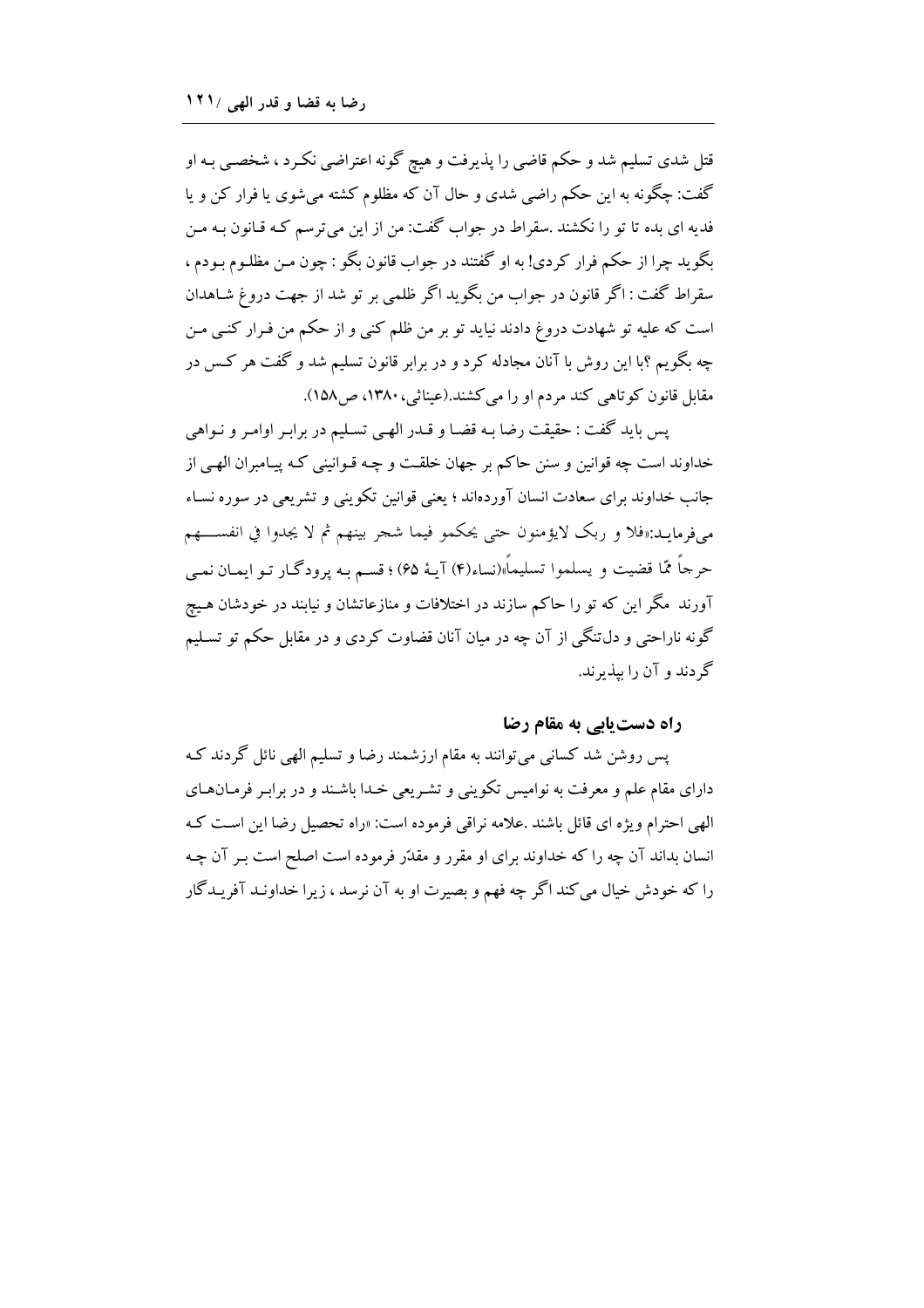او و عالم به آن چه در دنیا و آخرت برای او بهتر است »همـان گونـه کـه از امـام رضـا (ع) روايت شده است كه از پيامبر (ص) رسيده اسـت : «في كل قضــــاء الله خـــــيرة للمـــــؤ من »(مجلسی،۱۴۰۳، ج۷۱ص ۱۳۹) و دیگر این که پداند اگر از قضا و قدر الهی ناراحت و دل تنگ هم بشود براي او هيچ فايده ندارد و هيچ كدام نمبي توانـد عـوض كنـد و يـا آن را بـه نوعی تغییر دهد ، زیرا هر چیزی که مقدر شده است واقع میشود . و هـر چـه مقـدر نشـده است واقع نمی شود ، زیرا این امور در اختیار کسی نیست بنابر این هر تدبیری بیندیشد بـرای جلوگیری آن چه مقدر شده و یا بهدست آوردن آن چه مقدر نشده بی\ثر است ، پــس بهتـر این که حبّ الهی و ایمان به خدا نگذارد که احساس نـاراحتی بکنـد ماننـد آن عاشـقی کـه عشق به معشوق هر رنجي در راه رسيدن به معشوق تحمل مي كند.

و نیز علم و دانش به ثواب های بزرگ الهی هر چه ناراحتی هایی که در اثـر اطاعـت و بندگی متحمل می شود آسان می کند مانند مریضی که سـختی جراحـی کـه بـرایش پـیش می آید که برای سلامتی او مفید است آسان می کنـد و یـا تـاجری کـه رنـج سـفر را تحمـل می کند از این جهت باید تمام امورش را به خـدای تعـالی واگـذار کنـد و رضـایت الهـی را کسب کند و قلباً راضی باشد که هر چیزی که خداوند برای او مصـلحت مـیدانـد بـرای او بهتر است (نراقی، بی تا، ج ٣، ص ٢١٢).

# آرامش خاطر و دفع افسردگی

مقام با عظمت و بلند رضا و طیب نفس به آن چـه خداونـد دانـا، عـادل و حکـیم بـه مصالح و مفاسد بندگان مقدر و مقرر فرموده است آثـار زيـادي در روح و جـان و زنـدگي مادّی و معنوی انسان دارد که نمی تـوان بـه همـه آنهـا پرداخـت ، یکـی از آثـار مهـم آن را می توان آرامش روح و روان و جلوگیری از افسردگی و بحرانهای روحی و روانی دانست که امروز دامن گیر افراد زیادی ازجوامع وملت ها شدهاست.زیرا مقام رضا و تسلیم همیشـه همراه با ایمان و معرفت و حبّ الهی است و هیچ گاه انسان راضی، غفلت از محبوب نـدارد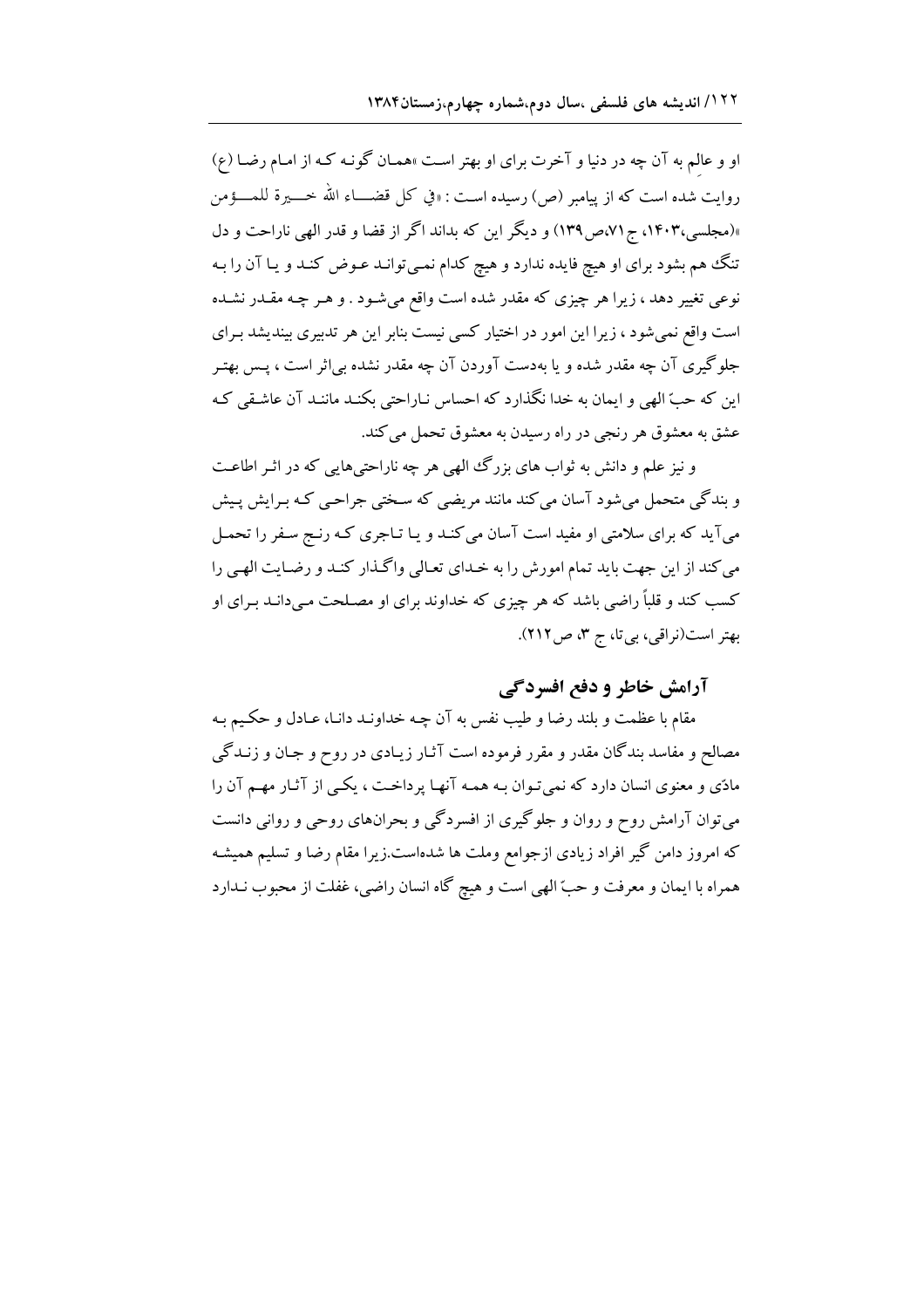و دائماً خواسته محبوب رابر خواسته ومیل نفسانی خود ترجیح میدهد و از طرف دیگر بـا علم و معرفت ميداند هر چه از ناحيه خداي حكيم برايش مقدر شـده خيـر اوسـت ، از ايـن رو در وجود او ایجاد آرامش می کند و از اضطراب و نگرانبی هـا در امـن و امـان خواهنـد بود، ولي انسانهاي ناراضي چون خيال مي كنند هميشـه همـه چيـز در اختيـار آنـان اسـت و خود را حاکم بر همه عالم حساب می کنند و در صدد آنند که همه چیز را از ناحیه خـود بـه دست بیاورند و هیچ گاه به آنها نمی رسند در نتیجـه همیشـه نگـران و ناراحـت و در حالـت اضطراب و دلهره و افسردگي روحي و رواني به سر مي برند.

امام صادق (ع)مي فرمايد : «انَّ الله بعدله و علمه جعل الروح و الفرج في اليقين و الرضا عن الله و جعل الهم و الحزن في الشك و السخط فارضوا عن الله و سلموا امره» (مجلسی،۱۴۰۳، ج۷۱) ص ۱۵۲).خدای تعالی بر اثر حکمت و عدالت و دانایی خود راحتبی و بیرون رفتن از ناراحتی را در یقین رضای از خودش قرار دادهاست و همّ و غــم و نگرانـی ها و اندوه را در شک و تردید و نارضایتی از قضا و قدرش قرار داده است پس شـما بایـد راضی به رضای الهی و تسلیم او باشید.

از این روایت و مشابه آن -که بسیار است-استفاده می شود که چون خـدای متعـال موصوف به عدالت و حکمت و علم است و همه مصالح و مفاسد را میداند و خیر و صلاح بندگانش را میداند و می خواهد و هر چه برای انسان ها مقدر نماید عین صلاح و حکمت است نباید هر گز ناراضی باشد تا بتواند خود را از غم و اندوه و نگرانی های مختلف راحت نماید اگر چه اموری باشد که به خیال خود ، آنها را نایسند می دانـد و لـذا در خبـر دیگـر از امام صادق رسیده است که به ابـِن مسـکان فرمودنـد: «راضـبي شـدن بـه آن چیـِز هـایـي کـه خوش آبند انسان نيست در عالمي ترين درجات يقين است»(همان).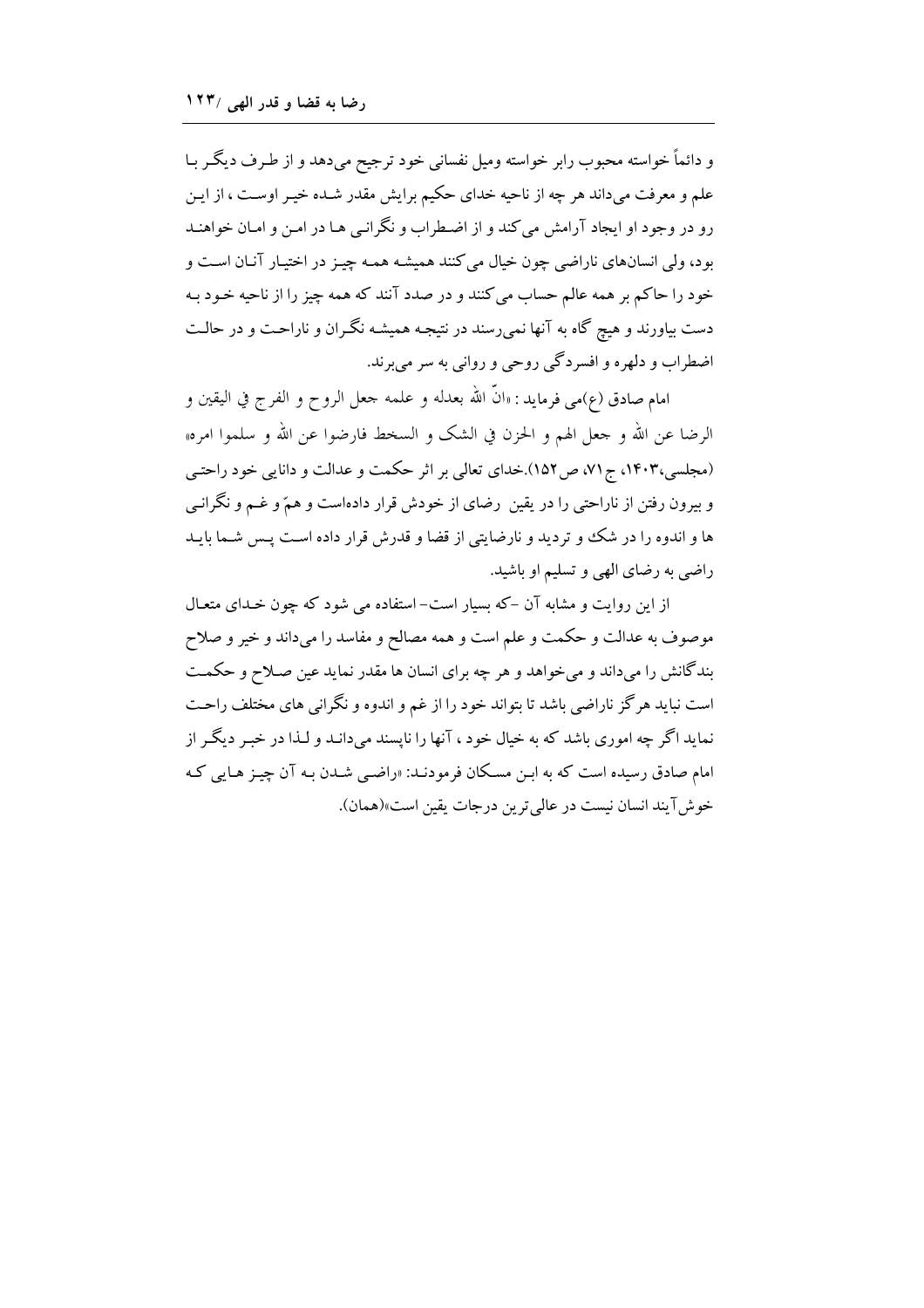خداوند متعال درقر آن نیز به این امر مهم برای رضا به قضا الهی اشاره فرموده است. آن جا که در وصف مؤمنان فرموده است: «لقد رضي الله عن المؤمنين اذيبا يعونک تحت الشجرة فعلم ما في قلوبمم و فأنزل السكينة عليهم و اثابمم فتحاً قريباً» (فتح(۴۸) آية ۱۸)

خداوند راضی گردید از مؤمنان هنگامی که با تو در زیر درخت بیعت کردنـد پـس خداوند به آن چه در دلهای آنان بود آگاه شد پس آرامش مخصوص خود را بر آنان نازل کرد و آنها را به پیروزی نزدیک رسانید.

مناسب است در این رابطه کلامی از فیض کاشانی بیاوریم «باری نتیجهٔ رضا بـه قضـا و قدر الهی در عالم دنیا این است که با فراغ خاطر و راحتی به بندگی خـدا قیـام مـی کنـد و درعالم آخرت به رضوان الهي مشرف مي شود و از شكنجه ها و عذاب هاي آخرت نيـز در امان است .چه آن که خدا فرموده است کسی که راضی به قضای من نمبی شـود و در بـلای من صبر و شکیبایی نـدارد، بایـد خـدایی غیـر از مـرا طلـب کنـد»( مجلسـی،۱۴۰۳، ج۷۱، ص ۱۳۹و فیض کاشانی، بی تا، ص ۱۴۵).

## دعا منافات يا رضا ندارد

مطلبی که عدهای از دانشمندان اخلاق به آن توجـه کـردهانـد ایـن اسـت کـه دعـا و درخواست از خداوند با مقام بزرگ رضای الهی منافات ندارد و هیچ کدام دستور مخـالف دیگری نیست چون دعا و نیایش به درگاه خداوند متعال نیز دستور خدای متعال است و در قرآن تأكيدهاي زيادي شده است تا جاي<sub>د،</sub> كه فرمـوده اسـت: «قل ما يعبأ بكم ربّــي لـــولا دعائکم»( فرقان(۲۵) آیۀ ۷۷).؛ یعنی ای پیامبر به مردم بگو بـه درگـاه خـدا دعـا کنیـد اگـر دعای شما نبود خداوندبه شما اعتنایی نمبی کرد.و همین دعاهـای فراوانـی از پیـامبر اسـلام (ص) و سایر پیامبران الهی رسیده است و نیز از امامان معصوم (ع) که کتاب های زیـادی را مانند مصباح شیخ طوسی و مصباح کفعمی و اقبال سید بن طاوس صحیفهٔ سجادیه و مفـاتیح الجنان وجز اين ها را پر كرده است، در صورتي آنان در عالي ترين درجات رضـًا بـودهانــد .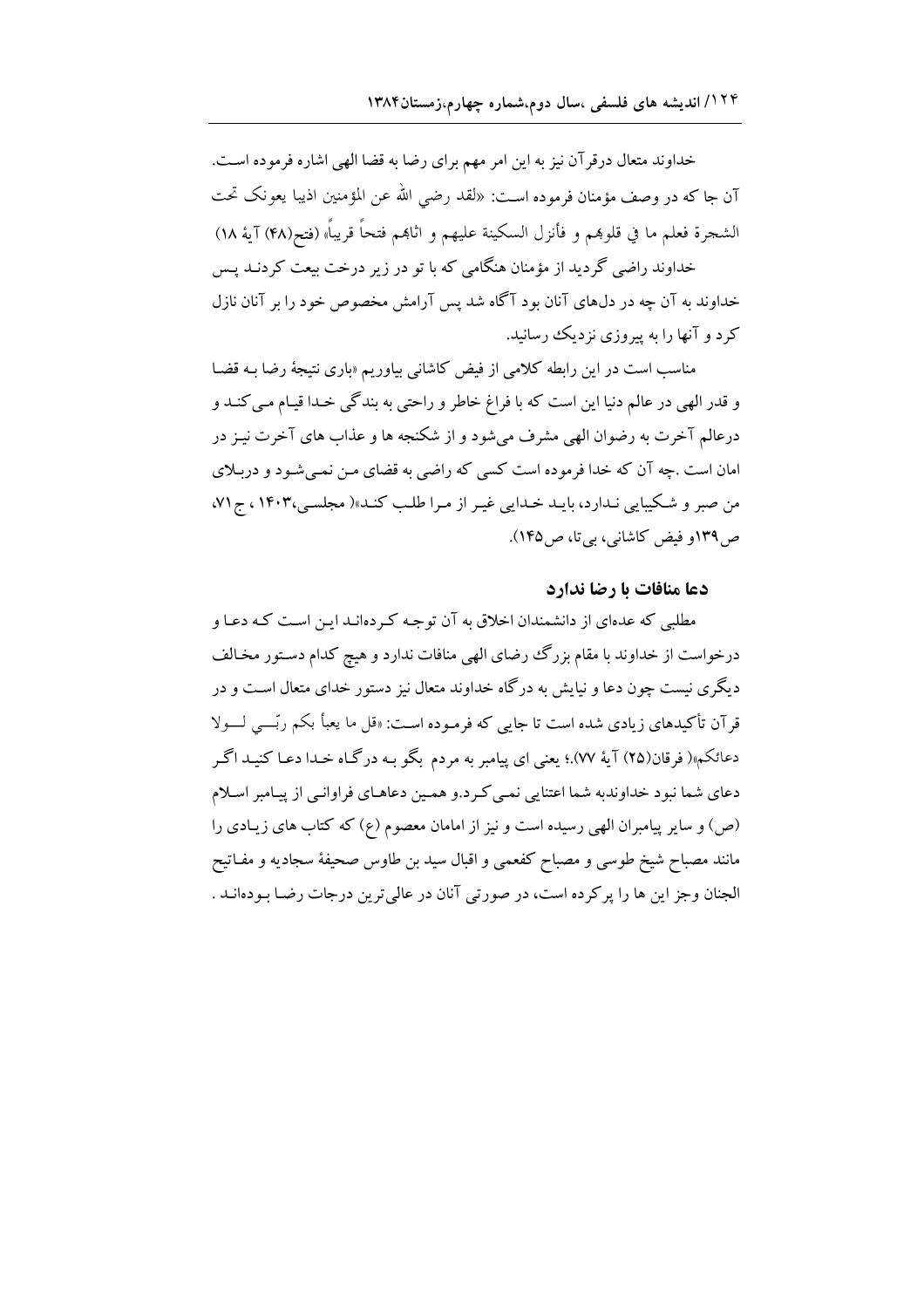بنابراین اصل دعا و نبایش در حوزه قضا و قدر الهبی و از قـوانین حـاکم بـر انسـان و جهـان است و امری نیست که مخالف با قضا باشد.

در باره دعا و نیایش از قدیم و جدید سئوالهای و اشکالاتی مطرح شده است .مثـل این که دعا با اعتقاد به قضا و قدر و این که هر چیزی با قضا و قدر الهی تعیین میشود دیگر دعا چه اثری می تواند داشته باشد و یا این که دعا با اعتقاد به این که خداوند حکیم است و کارها را بر اساس مصلحت انجام می دهد منافات دارد ، چون آن چه باید انجـام شـود اگـر بخواهيم با دعا تغيير دهيم موافق با حكمت و مصلحت است يا مخالف است اگـر موافـق بـا حكمت است نبايد از خدا بخواهيم خلاف حكمت را و چنين دعـايي را خـدا مسـتجاب نمي كند و اگر مخالف با حكمت و مصلحت است چگونه مي توان قبول كرد در نظام عـالم که طبق مشیت حکیمانه باری تعالی جریان دارد کاری بر خلاف حکمت و مصـلحت واقـع شود و یا این که دعا با مقام رضا و تسلیم و اعتقاد به این که هـر چیـزی کـه بـرای انسـان از جانب خداوند مقرر شده می رسد و باید به آن راضی و خشنود باشد ،منافات دارد.

شهید علامهٔ مطهری می فرماید: همه این اشکالها از این جا پیدا شده است که گمان كرده اند خود دعا از حوزه قضا و قدر الهي بيرون است در صورتي كه دعا و استجابت دعـا نيز جزيي از قضا و قدر الهي است و احياناً جلو قضا و قدرهايي را مي گير د. از اين جهت نـه بارضا به قضا الهي منافات دارد و نه با حكمت الهي.( مطهري،بي تا،ص ٢٩۶)

در این باره توضیح کوتـاهی داده مـی.شـود: یکـی از سـنن قطعـی و دسـتور حتمـی خداوند متعال و از الطاف بزرگ او فتح باب دعا و نیایش است که در کنـار سـایر قـوانین و نوامیس الهی قرار دارد و نیز استجابت دعا هم از سنن الهی است و خـودش آن را تضـمین فرموده است .هر كدام از قوانين و سنت هاي الهي و اجراي آنها آثار مخصوص بـه خـود را دارد و هیچ کدام با یکدیگر منافات نـدارد ، زیـرا بسـیاری از امـور مربـوط بـه قضـا و قـدر تعليقي و تحقق آن شرايطي دارد كه اگر شرايط موجود نشود، محقق نمي شود ؛ مثلاً انساني که زیر دیوار شکسته و خرابی که در شرف ریختن است بنشیند، مسلماً به هلاکت می رسـد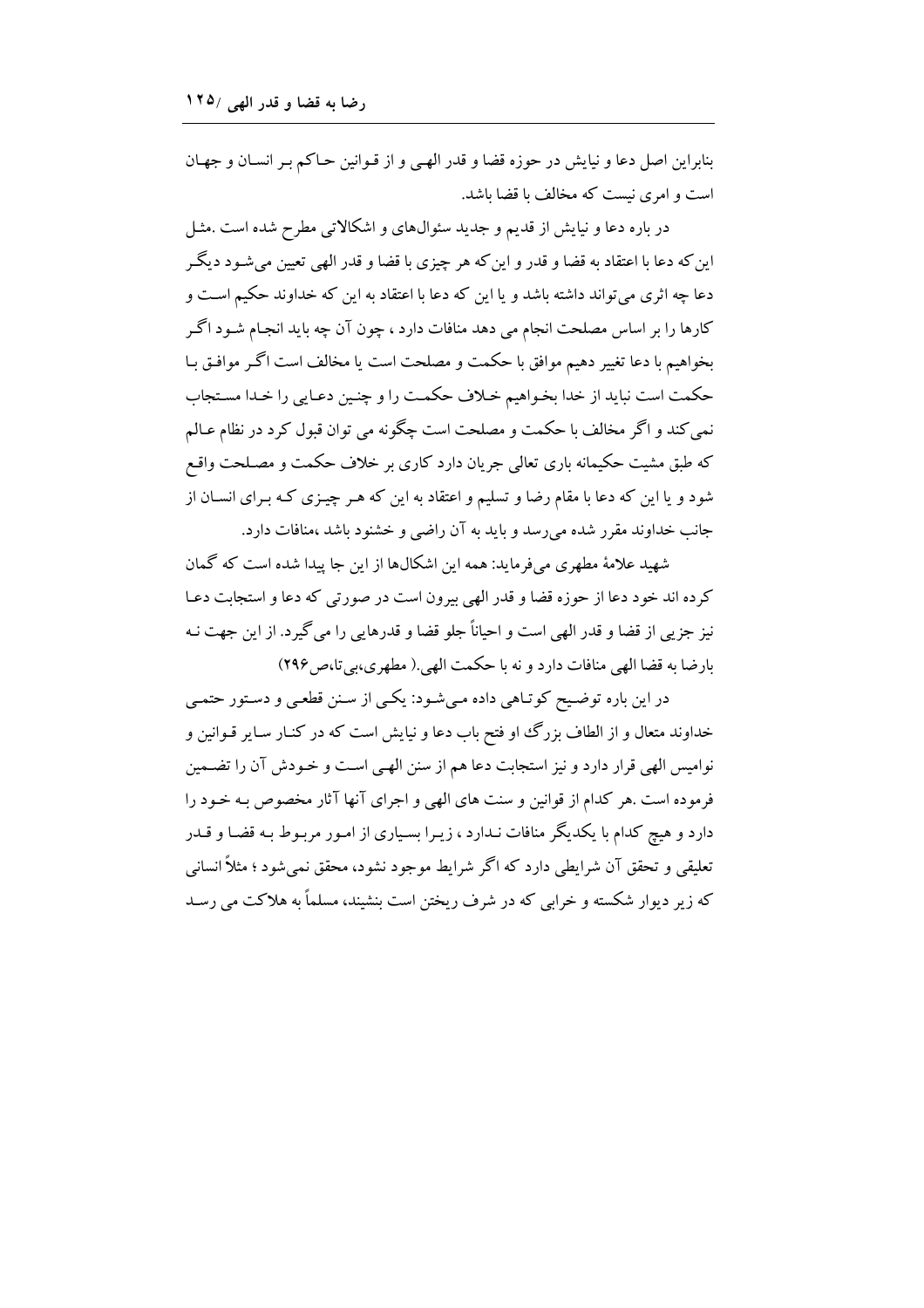و این از سنت های خداوند است و از جمله قضا و قدر الهی است و جلـو آن را بگیـرد و یـا این که از زیر دیوار خراب فرار کند و به جای دیگری برود و این فـرار کـردن هـم از سـنن الهي است و مثل صله رحم است كه عمر انسان را زياد مي كند و بالعكس قطع رحـم اسـت که عمر را کوتاه می کند ، زیرا طولانی شدن عمر بر صله رحم معلـق شـده اسـت و کوتـاه شدن عمر هم بر قطع رحم و هیچ کدام از این ها با دیگری منافاتی ندارد بلکه با یک دیگـر همسو و موافق با یک دیگرند.

قضا و قدر الهي دو قسم است : قطعي و حتمي و تعليقي و غير حتمي ، فلاسفه هم به آن تصریح کرده اند . در این جا کلامی از محقق لاهیجی را مـی آوریـم :تمـام موجـودات الهي اعم از كلي و جزئي ،مادّي و مجرد ،انسان و غير انسان آفرينش آنهـا بـر اسـاس قـانون قضا و قدر است ؛ حتى افعال بندگان هم بر اساس قضا وقدر است و لكن بـراي خداونـد در مورد موجود دو نوع قضا و قدر است : قضاي حتم و آن در غير افعال بندگان به طور حتم و جزم است ، ولي قضا و قدر الهي نسبت به اعمال و افعال بندگان معلق بر اراده آنان است و مراد از قضا و قدر در افعال بندگان امر ونهي و وعده وعيـد اسـت و قضـا و قـدر الهـي ايـن است که انسان راه خیر و شر را بر اساس ارادهاش اختیـار و انتخـاب کنـد و هـیچ جبـری در کار نیست.( لاهیجی، ۱۳۷۲، ص۳۳۰)

از رسول اکرم (ص) سئوال شد با وجود این که هر حادثه ای کـه در جهـان رخ مـی دهد به تقدير الهي و قضا حتمي اوست، دعا و دوا چه اثري دارد در پاسخ فرمودنـد: «دعـا و دوا نیز از قضا و قدر است»( مجلسی،۱۴۰۳،ج۵، ص۷۸)

در روایت دیگر آمده است که علی (ع) پای دیواری نشسته بود ، ناگهان متوجه شد دیوار خراب است و ممکن است فرو ریزد برخاست و از کنـار آن دور شـد ، شخصـی اعتراض کرد که آیا از تقدیر الهی فرار می کنی یعنبی اگـر بنـا باشـد بمیـری خـواه از کنـار دیوار خراب فرار کنی و یا فرار نکنی خواهی مرد و اگر بنا باشد صدمه ای متوجه تو نگردد باز هم محفوظ خواهی بود ، بنابراین فرار از دیوار شکسته چه معنا دارد .حضـرت علـی (ع)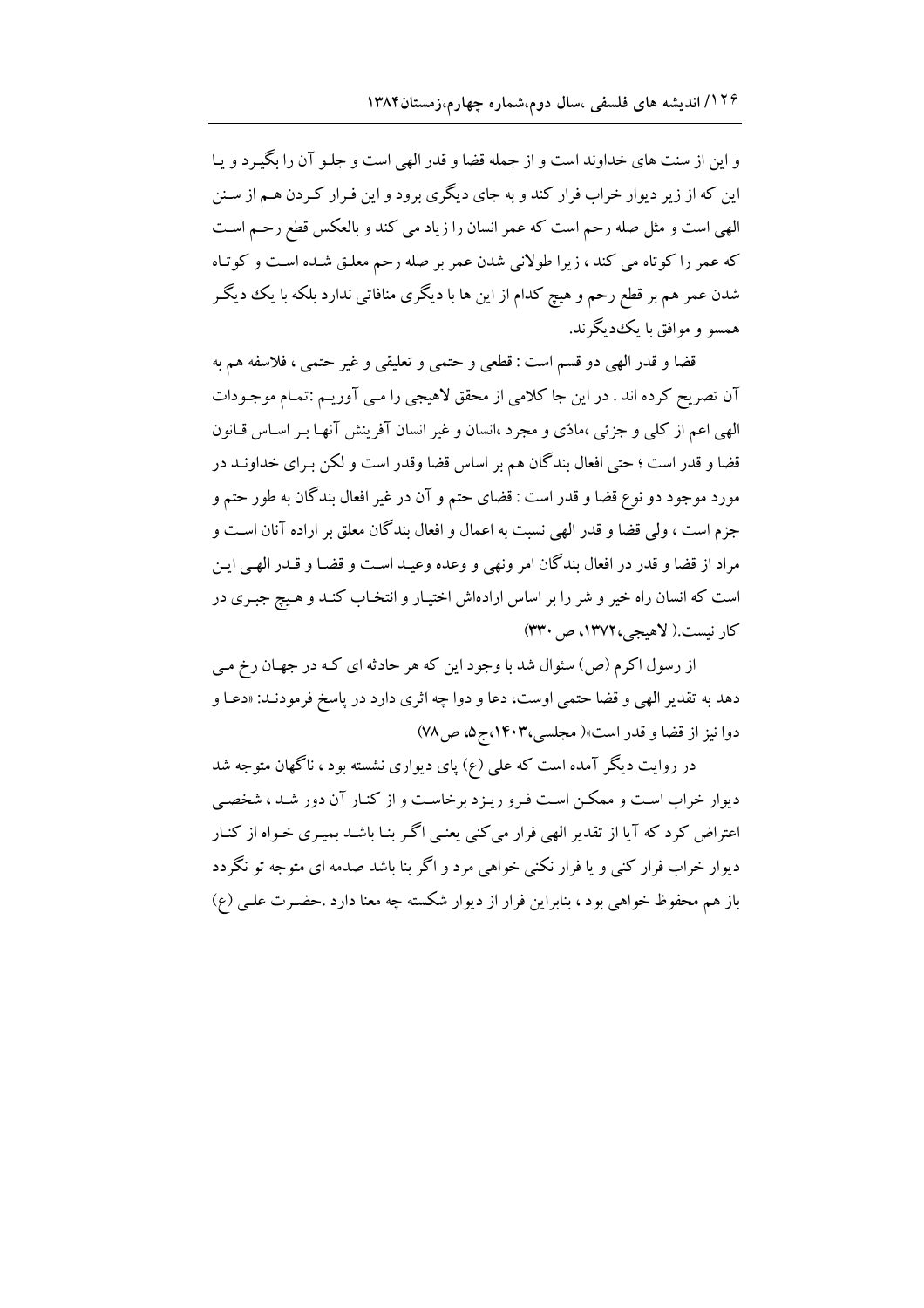در ياسخ آن شخص فرمودند: «أفرُّ من قضاء الله البي قدره» از قضا الهي بهسـوى قــدر الهـي فراد می کنم.( صدوق،پی تا، ص۳۳۷)

شهید مطهری می گو بد : معنای این جمله این است که هـر حادثـه ای کـه در جهـان پیش می آید مورد قضا و تقدیر الهی است. اگر آدمی خود را در معرض خطر قبرار دهـد و آسيب ببيند قضاي خدا و قانون خداست و اگر از خطر بگريـزد و نجـات پيـدا كنـد آن هـم قانون خدا و تقدير خداست.(مطهري،١٣۴٩،ص ۶۴) در حقيقت قضا و قدر به معنـاي قـانون داشتن و این که هر حادثهای که در جهان رخ میدهد بر اساس قانون الهی است و دعـا نیـز از قوانين خداوند است.

نهے از منکر با مقام رضا منافات ندارد

نسبت به مقام رضا به قضا و قدر الهی سئوالهای دیگری نیز مطرح مبی شود کـه بـا توضیحاتی که در مورد با دعا داده شد، جواب آنها نیز روشن می گردد یکی از آن هـا ایـن است که آیا انکار منکر و کراهت داشتن مؤمن با گناهان و مسئلهٔ امر بـه معـروف و نهـی از منكر با رضا به قضا و قدر الهي منافات ندارد؟مي گوييم ايـن موضـوع هـم هـيچ تعـارض و مخالفتی با قضا و قدر ندارد، برای این که نهی از منکر و انکـار گنـاه بـر شـخص گنـاه کـار دستور خدای متعال است و به عنوان فریضه ای از فرائض الهی ما را به آن مکلّف و متعهـد کرده است تا جایی که خداوند کسانی را که با ارتکاب معصیت از معصیت کـاران راضـی مي شوند را مورد مذمت قرار دادهاست :« رضوا باالحياة الدنيا و اطمئنــوا بِحـــا» يعنـي بـه زندگانی دنیا راضی شدند و به آن اطمینان پیدا کرده اند(یونس/ ۱۰) آیهٔ ۷)

جاي ديگر مبي فرمايـد : « رضوا بان يكونوا مع الخوالف و طبع علي قلوهم» و آنـان راضیے شیدند کیه یا متخلفیان از جنگک تب کک باشیند.پ دل(هیای آنیان مهیر زده شیده است(تو به (۹) آية ٨٨)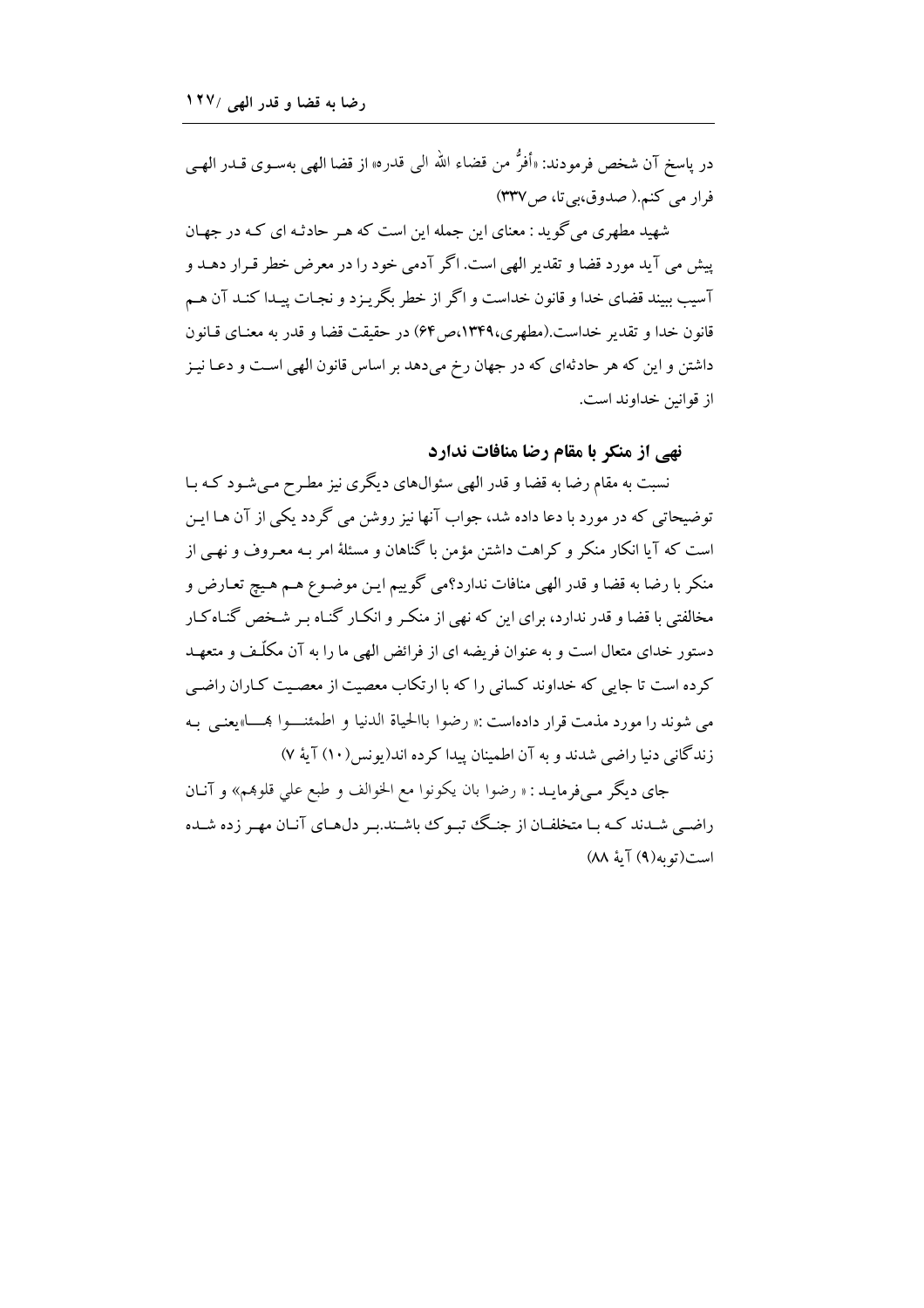آیـههـا و روایـات زیـادی در ایـن زمینـه وارد شـده و اسـاس آنهـا ایـن اسـت کـه معصیت کاران با اختیار خودشان گناه می کنند، این گونه نیست که صدور معصـیت از آنـان از روی اجبار باشد . با این که بـا دسـتور و قـانون امـر بـه معـروف و نهـی از منکـر منافـات داشتەباشد.

سنت الهي اين است كه اطاعت و معصيت هر دو از روى اختيار و انتخاب از انسـان ها صادر شود قانون دیگر خدا هم این است کـه بـرای جلـوگیری از گنـاه و اصـلاح فـرد و جامعه باید کسانی باشند که هم مردم را به خیر دعوت کنند وهم نهی از منکر نمایند تا گناه و معصیت خدا فراگیر نشود و انسان ها زندگی مسالمت آمیز داشته باشند و دنیـا و آخـرت آنان اصلاح گردد .بنابراین این موضوع هم با اعتقاد به قضا و قدر الهی و رضـای بـه قضـا و قدر منافات ندارد.

## کار و تلاش و رضای الهی

از جمله سئوال $\epsilon$ ایی که در اذهان بعضی از مردم وجود دارد و گاهی اظهار می کننـد این است که اعتقاد به رضا به قضا و قدر الهی موجب رکود فرد و جامعه می شود و انسان ها از سعی و تلاش برای بهدست آوردن مال و ثروت و پیشـرفت مـادّی بـاز مـی دارد چـون بـر انسان واجب است كه راضي باشد بـر آن چـه مقـدر شـده اسـت و آن چـه مقـدر شـده چـه بخواهد و چه نخواهد به او میرسد ،بنابراین چه سعی و تلاش بکند ، چه نکند فرقبی نـدارد و همین دستوراتی که از ناحیهٔ پیامبر اسلام و امامان معصوم در خصوص کار و تلاش آمـده با مقام رضا به قضا و قدر الهی منافات دارد.

با توضیحات گذشته معلوم می شود که این سئوالها و شبههها نادرست است، همـان گونه که رضا به قضا الهی از جمله سنن و قوانین حاکم بر جهان است امر به تـلاش وکـار و کوشش هم از جمله دستورهای خدای حکیم است . معنای قضا و قدر و رضـا بـه آنهـا ایـن نیست که انسان دست از تلاش و کوشش بردارد، زیرا اگر چه مـثلاًرزق و روزی انســان از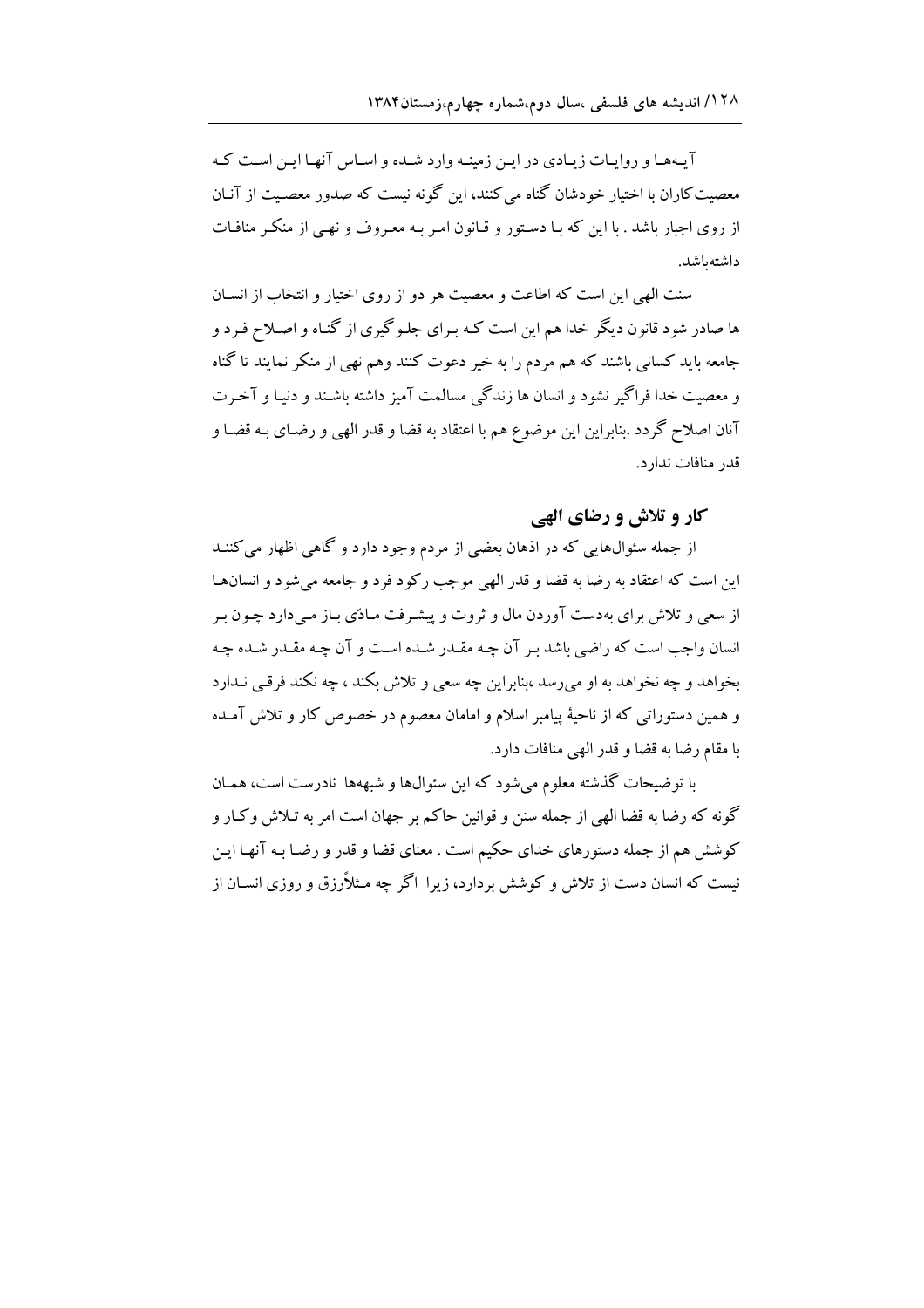جانب خدا مقدر شده است اما اولاً در تمام افراد و در تمام زمانها قضا حتمی که قابل تغییر باشد نیست بلکه معلّق است بر سعی و تلاش و کار انسان همان طوری که رسـیدن بـه قـرب الي الله و معنويت هم مربوط است به سعي خود انسان .چنـان كـه قـرآن فرمـودهاسـت :«وان ليس للانسان الا ما سعى »(نجم (٥٣) آية ٣٩)

و شاهد آن آیات و روایات زیادی است امر به کار و تلاش وشغلهای مفیدی چون کشاورزی، باغداری، درخت کاری و دامداری و هنر و حرفه و هر کاری که برای پیشرفت مادي انسان مؤثر است كردهاست و نمي توان همه روايات را در اين بحث ذكر كرد؛ بـه عنوان نمونه يک روايت را ميآوريم :

امام صادق (ع)فرمودند:«الكاد على عياله كالمحاهد في سبيل الله»؛هر كس براي رفاه عیـالش زحمـت مـی کشـد ماننـد سـرباز مجاهـدی اسـت کـه در راه خـدا جهـاد مـی کنـد (عاملی،۱۳۹۱، ج۶، ص۴۲).

علاوه بر روايات، سيرة قطعي انبياي الهي مخصوصاً ييامبر اسلام و امامـان معصـوم – عليهم السلام– مانند اميرالمؤمنين و امام حسن و امام حسـين و امـام سـجاد و ديگـران همـين بوده و احادیث فراوانی از حالات و سیره آن بزرگواران رسیده است با این که آنان بیشتر از همه مردم مقام رضا به قضا و قدر الهي را داشـتند.بنـابراين نـه تنهـا اعتقـاد بـه قضـا و قـدر و رضایت به آنها موجب رکود در فرد و جامعه نمیشود .بلکه انسان را بـه قـانون دیگـر الهـی که امر به سعی وتلاش و کار و پیشرفت مادی آشنا می کرد که بدون حرص و آز بی جـا در کمال راحتی و اطمینان به این که کار هم از قضا و قدر الهی است در طلب روزی حـلال و رسیدن به آن چه در زندگی نیازمند است، تشویق شود.در این زمینـه هـم روایـات فـراوان و هم سیره ائمه معصومین روشن است که با یک مطالعه کوتـاه در جلـد ششـم کتـاب وسـائل الشيعه باب ابواب مقدمات تجارت، هر دو موضوع روشن مي شود.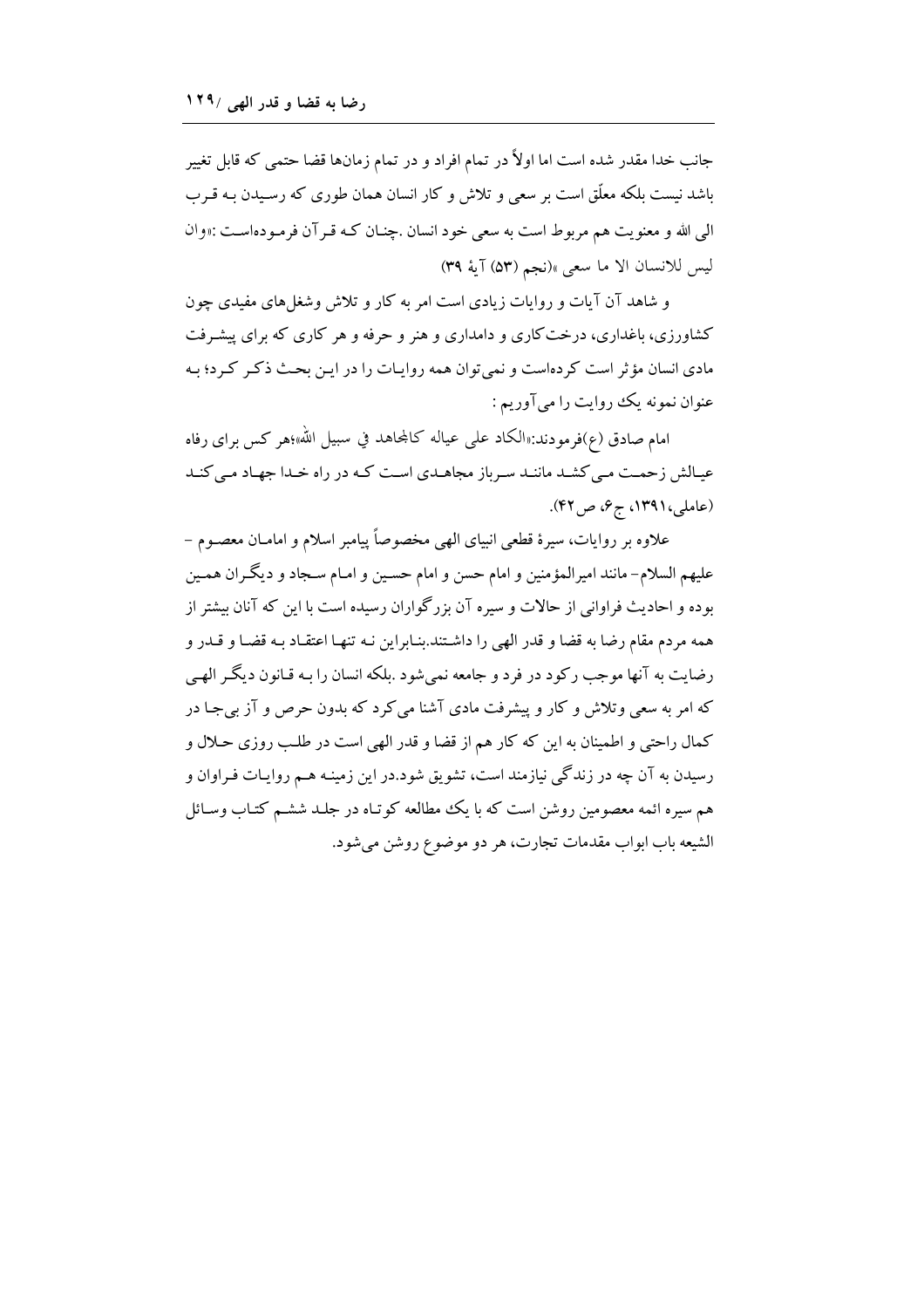# نتىجەگىرى

روشن گردید که مقام رضا به قضا و قدر الهی از مسائل مهم فلسفی و اخلاقی است و مورد تأکید فراوان قرآن و روایات پیامبر اسلام و ائمـه معصـومین –علـیهم اسـلام–قـرار گرفته است که خودشان در عالمي ترين مرتبه رضا بودند و اصل اين مقام بلنـد ، نشـانهٔ ايمـان کامل است . در این نوشتار مطالبی روشن گردید که به طور خلاصه به آنها اشاره می کنیم:

۱. از موضوعاتی که در اصل این مقاله روشن گردید ، حقیقت رضـا اسـت کـه بـا عنایت به کلمات بزرگانی مانند حکیم سبزواری و حکیم عیناثی و فیض کاشانی بیان شد.

۲. انکار تحقق رضا در وجود انسان، پشتوانه علمی و منطقی ندارد، بلکه انسان می-تواند با سعی و تلاش هم دارای حبّ الهی و هم دارای مقام رضا به قضا وقدر الهی گردد.

۳. راه دست پایی به رضـا ایـن اسـت کـه اولاً: علـم ومعرفـت بـه قـوانین تکـوینی و تشریعی خداوند متعال داشته باشد و ثانیاً: بدانـد آن چـه از جانـب خـدای عـادل و حکـیم مقدّر و مقرّر شدهاست برای او بهتر است از آن چـه خـودش مـی خواهـد. دیگـر ایـن کـه بداند به چه ثوابهاي بزرگ الهي نائل مي شود مگراين كه قلباً راضي باشد و قضـا و قــدر خداوند را از جان و دل بيذير د.

۴. یکی از ثمرات مهم رضا به قضا و قدر الهی این است کـه اضـطراب و دلهـره و افسردگی را از او برطرف می کند ؛ چون مستفاد از روایات این است که خداوند متعـال ، راحتی و خروج از مشکلات روحی را در رضا به قضا و قدر قرار دادهاست.

۵. دعا و نیایش و نیز کار و تلاش هیچ تعارضی با مقام رضا و انقیاد و تسلیم نـدارد؛ زیرا هر یک از این دستورها خود جزئی از قضا و قدر الهـی هسـتند و شـاهد آن دعاهـای فراونی است که از امامان معصوم–علیهم السلام– رسـیده اسـت و خـود ایـن بزرگـواران آمر وناهی از منکر بودهاند و در این رابطه مطالبی بیان شد و گفتیم ایـن نـوع اشـکالات از این جا ناشی شده است که خیال کردند موضوعاتی مانند دعـا، امـر بـه معـروف و نهـی از منكر و يا كار و تلاش خارج از حوزه قضا و قدر است .